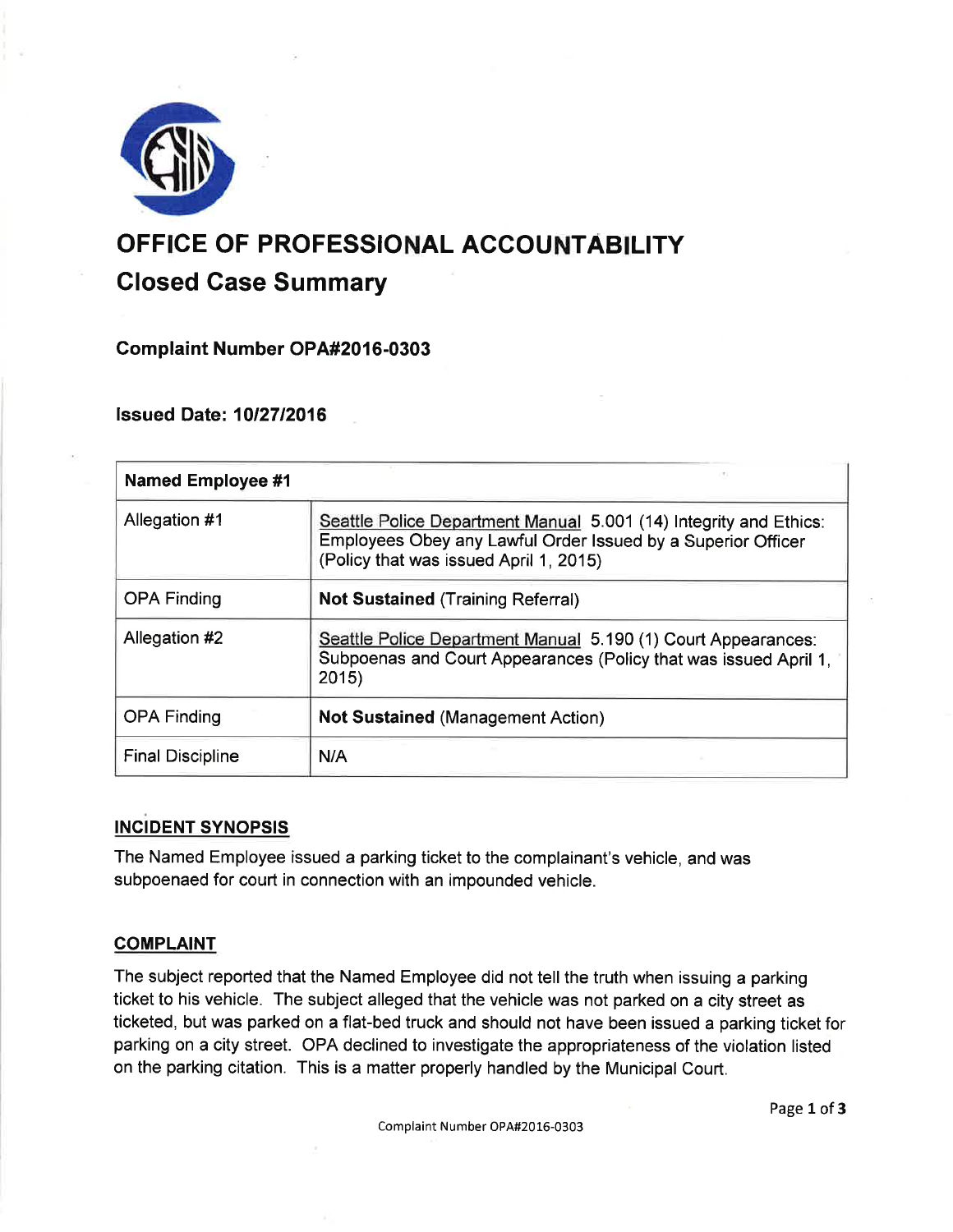ln the course of the lntake investigation it was also alleged by the complainant, a supervisor within the Department, that the Named Employee failed to respond to a court subpoena, citing training as the reason for not attending court despite her supervisor saying the seminar was not a reason to miss a court date. The Named Employee chose to attend a seminar, not training, on the day of court.

#### INVESTIGATION

The OPA investigation included the following actions:

- 1. Review of the complaint
- 2. Search for and review of all relevant records and other evidence
- 3. lnterviews of SPD employees

#### ANALYSIS AND.GONCLUSION

The complainant alleged that the Named Employee may have failed to obey an order from a supervisor to go to court in response to a subpoena instead of attending a seminar. The preponderance of the evidence from the OPA investigation showed the Named Employee never received a direct order to skip the seminar once she received the subpoena. The OPA investigation was not able to discover evidence there had been any direct communication between the Named Employee and her supervisor in which it was clear to the supervisor the Named Employee was planning to not appear in court. The subpoena was for a hearing on a vehicle impound. Hearings regarding impounds are extremely time sensitive and cannot be rescheduled. Given there did not appear to have been an order from a supervisor to the Named Employee in connection with the seminar and the subpoena, there was no act of insubordination. However, the Named Employee was not clear and direct with her supervisor and appeared to have been hasty in dismissing her obligations concerning the subpoena.

The complainant alleged that the Named Employee failed to appear in court as order by a subpoena. The preponderance of the evidence from the OPA investigation showed that the Named Employee did not appear as ordered. The evidence also showed the Named Employee was not excused by the Court from this requirement. While this failure to appear constituted a violation of SPD Policy 55.190.1(A), paragraph ll of this same policy contains a process for handling a failure to appear (FTA) in court by either a police officer or a parking enforcement officer. This process was not followed in this case and the Named Employee's FTA in court was sent directly to OPA. According to SPD Policy 5.190.11, a first FTA by an employee is to be documented in the employee's record as a non-disciplinary counseling. By means of the Training Referral for allegation #1, above, this counseling will be accomplished for the Named Employee's decision to attend the seminar instead of appearing in court as ordered.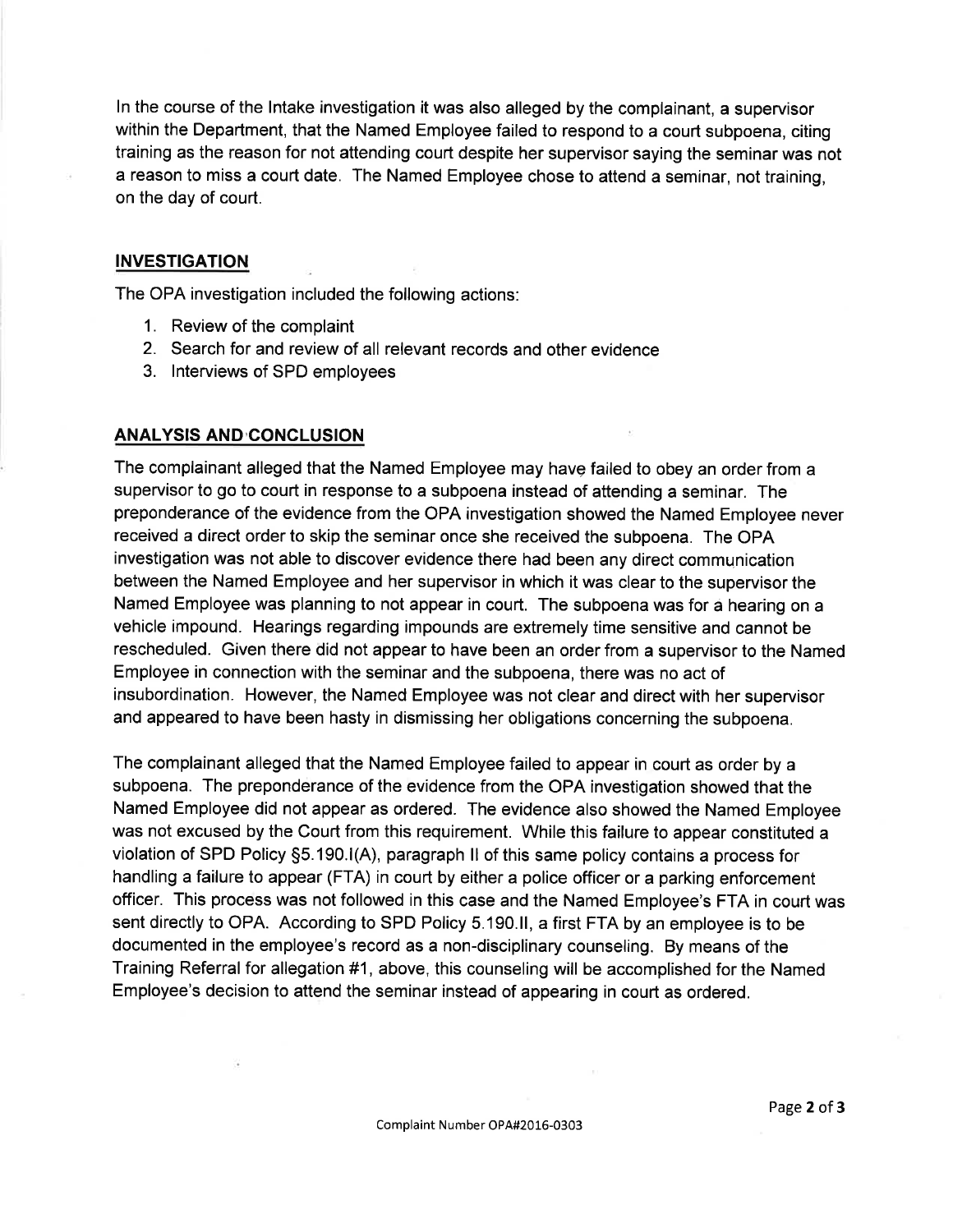The FTA process described in paragraph ll of 55.1 90 depends on a so called SPD "Court Coordinator" to receive FTA notices from the Municipal Court and notify the appropriate SPD supervisor so officers can be held accountable and not make the same mistake in the future. However, no such position exists in SPD. lt was eliminated more than four years ago and its FTA duties were never reassigned to someone else. This gap in the Department's ability to hold police and parking enforcement officers accountable has been present for least the last four years. ln 2012, the OPA auditor pointed out the problem in both her semiannual reports. Although SPD acknowledged the problem in 2012 and committed at the time to solving it, the gap still remains. No one at SPD is responsible for receiving FTA notices from the Municipal Court. There is no effective method for the Court to inform SPD when police and parking enforcement officers do not show up in response to a subpoena. Consequently, officers who inconvenience both the Court and those appearing to contest a citation are not held accountable. They experience no consequence for their failure to comply with a Court Order. This situation must be addressed without delay. A Management Action Recommendation has been made to the Chief of Police

# FINDINGS

#### Named Employee #l

#### Allegation #1

The evidence showed that there was no act of insubordination. However, the Named Employee was not clear and direct with her supervisor and appeared to have been hasty in dismissing her personal obligation to make certain she had been released by the court from the obligations of the subpoena. Therefore a finding of Not Sustained (Training Referral) was issued for Integrity and Ethics: Employees Obey any Lawful Order /ssued by a Superior Officer.

Required Training: The Named Employee's supervisor should counsel the Named Employee regarding her obligation to appear in court as ordered by a subpoena. She should be sternly reminded that a subpoena is a Court Order that must be followed unless it is vacated or amended by the judge who issued it. She also should be told to be more candid and direct in her communications with supervisors.

#### Allegation #2

The preponderance of the evidence from the OPA investigation showed that the Named Employee did not appear as so ordered on the court date. The process for handling a failure to appear in court was not followed in this case. Therefore a finding of Not Sustained (Management Action) was issued for Court Appearances: Subpoenas and Court Appearances.

The OPA Director's letter of Management Action recommendation to the Chief of Police is attached to this report.

NOTE: The Seattle Police Department Manual policies cited for the allegation(s) made for this OPA lnvestigation are policies that were in effect during the time of the incident. The issued date of the policy is listed.

Page 3 of 3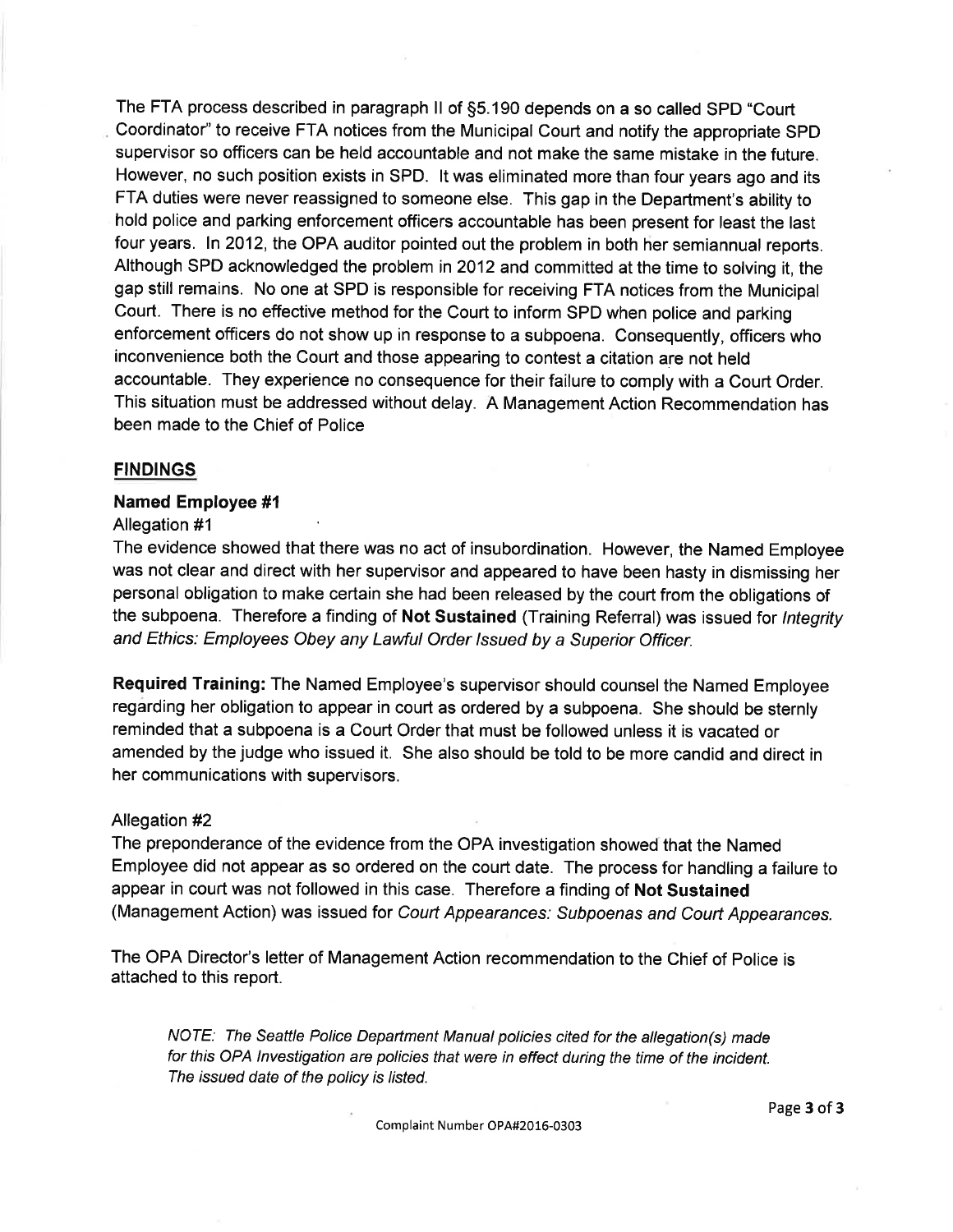

October 20,2016

Chief Kathleen M. O'Toole Seattle Police Department PO Box 34986 Seattle, WA 98124-4986

# RE: MANAGEMENT ACTION RECOMMENDATION (2016OPA-0303)

# Dear Chief O'Toole:

The Office of Professional Accountability (OPA) recently completed an investigation into an allegation that a Parking Enforcement Officer (PEO) failed to appear in Municipal Court in response to a valid subpoena served on that PEO. This mandatory court appearance was for a hearing on a vchiclc impound thc PEO had made. As you may know, impounded vehicles accumulate tow and storage fees that sometimes exceed the value of the vehicle. In order to preveirt excessive charges to either the vehicle owner or the City, the Municipal Court schedules hearings within a day or two of receiving notice from the vehicle owner of his or her desire to contest the impound. In this case, the PEO received a subpoena to attend a hearing the next day but chose, instead, to attend a previously-scheduled, non-mandatory seminar sponsored by the Department. The Court did not excuse the PEO from its order to appear. As a result of the PEO's non-appearance, the vehicle was released from impound and the City was ordered to cover the accumulated tow and storage fees.

Even though the OPA investigation found the PEO violated SPD Policy Section 5.190.I.4 by failing to appear in court as ordered, a sustained finding could not be recommended and discipline not imposed because SPD does not have a system in place to receive, track and document failures to appear in court as required by SPD Policy 5.190. Section I of that policy obligates both police offtcers and PEOs to comply with subpoenas, but the series of steps described for resolving a scheduling conflict only applies to police officers. Section II describes a structure and series of steps for handling failures to appear by police officers and PEOs. However, this structure and process are predicated on the existence of a SPD Court Coordinator, a position which has not existed in SPD for over four years. To the best of my knowledge no one in SPD is assigned the Court Coordinator duties. As a result, the Municipal and Superior Courts have no one at SPD to notify when a police officer or PEO fails to appear in response to a subpoena. In addition, there is no one at SPD to keep track of the number of times each police ofhcer or PEO fails to appear and notify the officer's or PEO's Bureau Chief of this failure as described in the policy. This is important because SPD Policy Section 5.190.II.8 describes a process of progressive discipline by which multiple failures to appcar by a police officer or PEO are supposed to result in a series of defined responses by the Department, ultimately reaching a disciplinary level. It was this lack of a tracking system and record of possible past failures to appear that prevented OPA from recommending to the Department that it treat this specific failure to appear as anything other than a first time violation by this particular PEO.